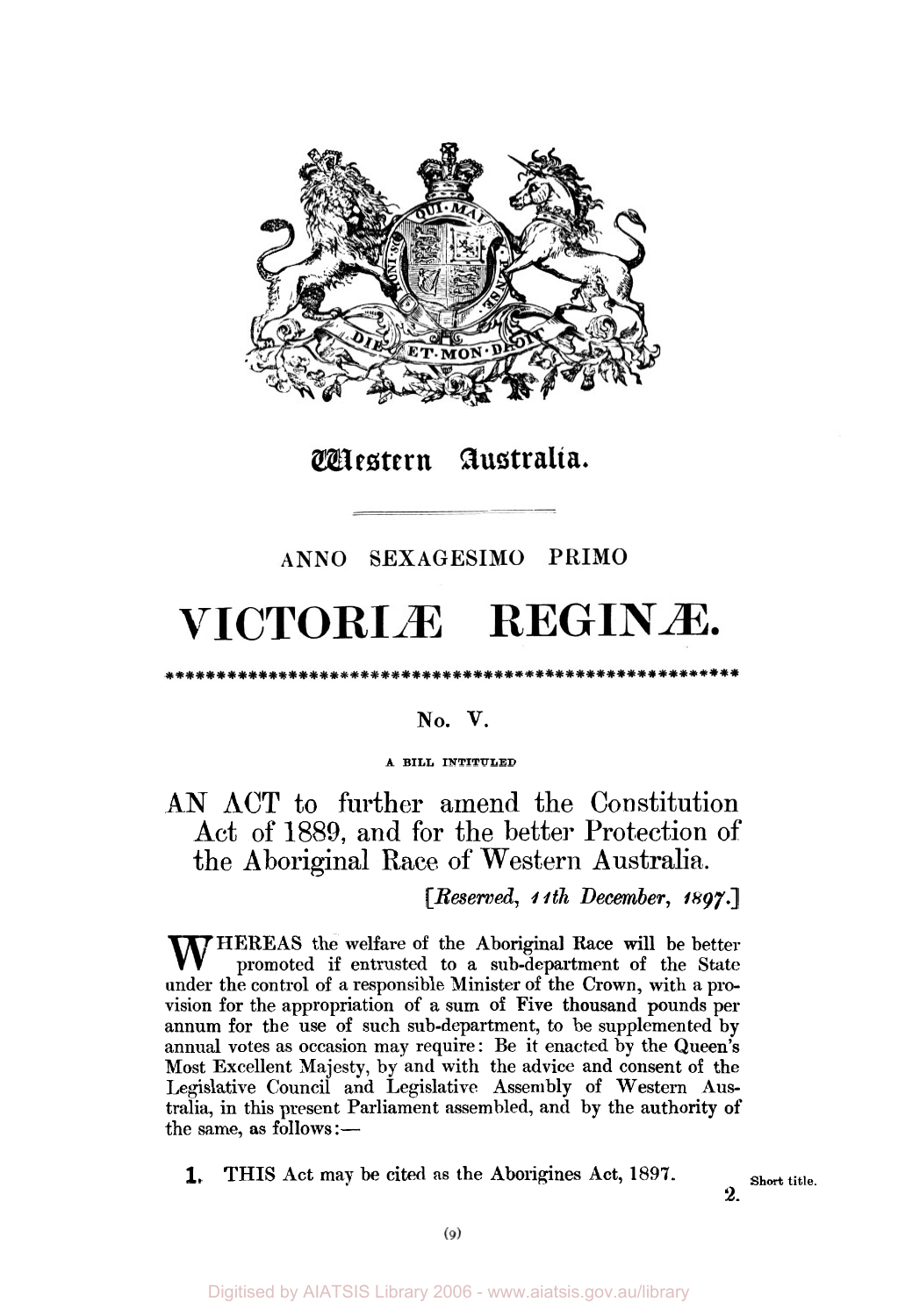# **2 61° VICTORIÆ, NO. 5.**

*The Aborigines Act, 1897.* 

**2.** THE Acts and parts of Acts mentioned in the Schedule hereto are repealed. **Repeal.** 

**3.** IN this Act, unless the context otherwise requires—

- Governor " means the officer administering the Government, acting with the advice of the Executive Council.
- '' Minister" means the Minister of the Crown appointed by the Governor to administer this Act.
- "Writing" includes print, and part writing and part print.

**Protectors of**  may make new ap-<br>pointments.

**4.** THE Aborigines Protection Board is abolished, and the Aborigines to go out powers and duties of the existing Protectors of Aborigines shall<br>of office. Governor cases at the passing of this Act and the Governor may from time cease at the passing of this Act, and the Governor may from time to time appoint, and from time to time remove, Protectors of Aborigines.

> All sums standing to the credit of the Aborigines Protection Board, and all sums due from the Colonial Treasurer to such Board, shall revert to the Treasury.

*5.* **THERE** shall be a sub-department, to be called the Aborigines **Aborigines Depart-** Department, and to be charged with the duty of promoting the welfare<br> **Aboriginal patives providing them with food and alathing when ment.** of the Aboriginal natives, providing them with food and clothing when they would otherwise be destitute; providing for the education of Aboriginal children (including half-castes), and in generally assisting in the preservation and well-being of the Aborigines.

> References in any statute to the Aborigines Protection Board (by this Act abolished) shall, if the context permits, be read as references to the Aborigines Department, and to the Minister having the control thereof.

**6. THE** Colonial Treasurer shall, in every year, place at the **the disposal of the** disposal of the Aborigines Department, out of the Consolidated **Aborigines Depart-** Revenue Fund, the sum of Five thousand pounds to be applied to **ment. See constitution Act,** the purposes of the said Department.

If in any year the whole of the said annual sum is not Unexpended balances expended, the unexpended balance thereof shall be retained by the said Department and expended in the performance of the duties thereof in any subsequent year.

**7.** IT shall be the duty of the Aborigines Department-

( **I** .) **To** apportion. distribute, and apply, as may seem most fit, the moneys by this Act placed at their disposal ;

 $(2.)$ 

**Interpretation.** 

**Moneys of Board to pass to Treasury.** 

**Establishment of the** 

1889, **s. 70. Sum to be placed at** 

**to be subsequent years. See** *ibid.* 

Duty of Department.

**50 Vict., 25,** *s.* **6.**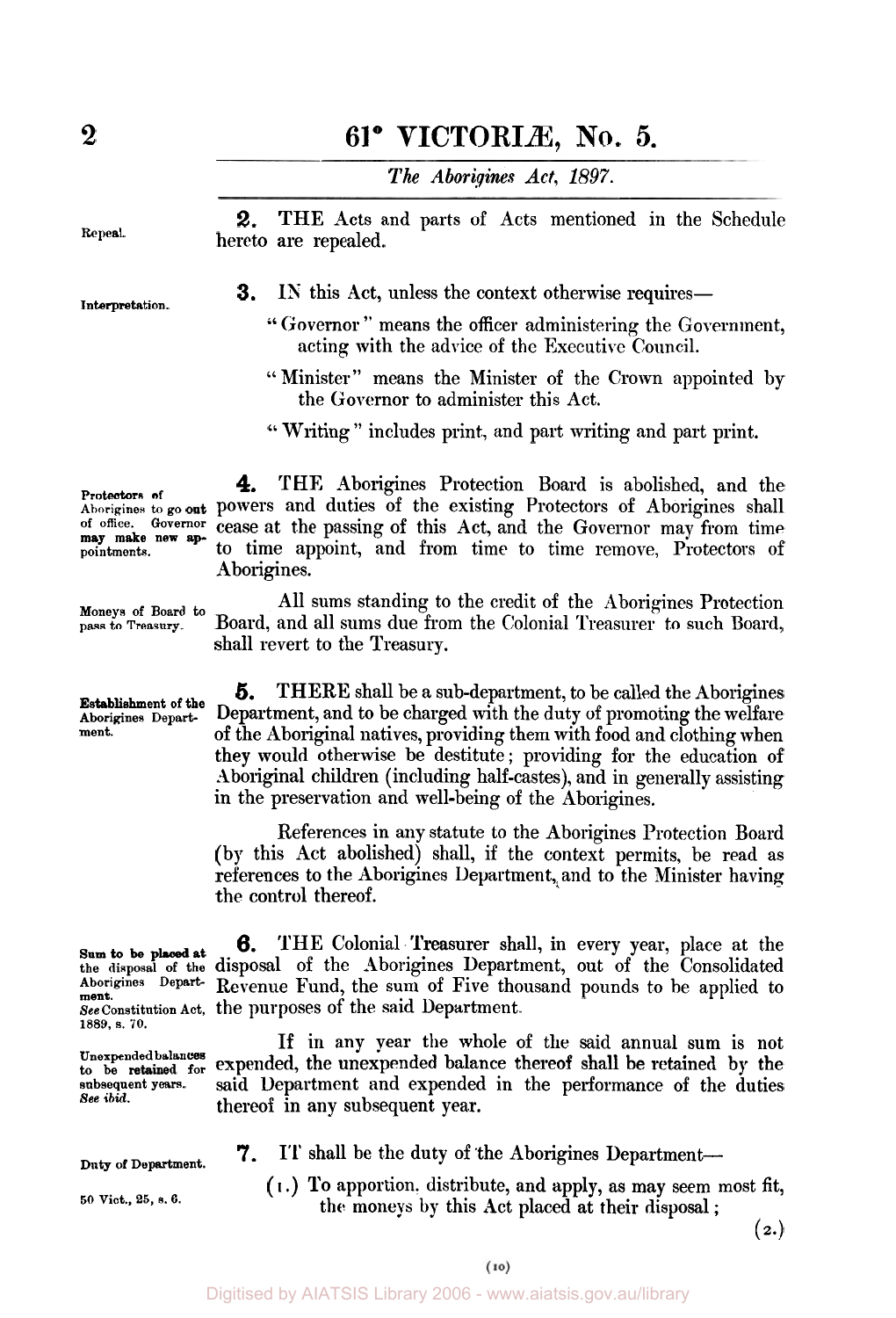#### *The Aborigines Act, 1897.*

- **(2.) To** distribute blankets, clothes, and other relief to the Aborigines, at the discretion of the Department ;
- **(3.)** To provide for the custody, maintenance, and education of the children of Aborigines;
- **(4.)** To provide **as** far as practicable for the supply of medical attendance, medicines, rations, and shelter to sick, aged, and infirm Aborigines ;
- *(5.)* To manage and regulate the use of all reserves set apart for the benefit of the Aborigines ;
- (6.) To exercise a general supervision and care over all matters affecting the interests and welfare of the Aborigines, and to protect them against injustice, imposition, and fraud.

*8.* A SEPARATE account of the moneys placed at the disposal **Account of moneys**  of the Aborigines Department shall be opened and kept at the **received and expend-**Colonial Treasury, and a balance sheet containing details of the **ed by the Depart- ment to be kept at**  whole of the expenditure of such moneys during the preceding Treasury. financial year shall be annually prepared in the office of the  $I_{b_n,s.}$  13. Aborigines Department.

**9.** THE accounts in connection with such moneys shall be duly and the secounts. audited in the usual manner by the Auditor General, and all payments therefrom shall be made in accordance with the Audit Act, **1891.** 

**10.** THE Minister shall, in every year, present to both Houses of **Minister to present**  Parliament a report on the condition and welfare of the Aborigines **annual** report and of the transactions of the Aborigines Department, and of **all Parliament.**  moneys expended by the Department during the preceding financial *Ib.*, **s.** 12. year, and shall annex thereto the annual balance sheet by this Act required.

11. **THE Minister may cancel or may direct the cancellation of con-**<br> **11. THE Minister may cancel or may direct the cancellation of con**any contract of service between any Aboriginal native and any person tracts of service. who, in the opinion of the Minister, is unfit to be an employer of  $_{52 \text{ Viot., } 25, \text{ s. } 5.}$ such native.

**12.** ALL powers and duties by the Aborigines Protection Act, Powers, &c., con-<br>1886, the Aborigines Act, 1889, or otherwise conferred or imposed ferred by certain Acts on the Governor with regard to Aborigines, shall be exercised and **on Governor to be exercised by Gover**performed by the Governor in Council. **nor in Council.** 

Ib., s. 14.

**13.**